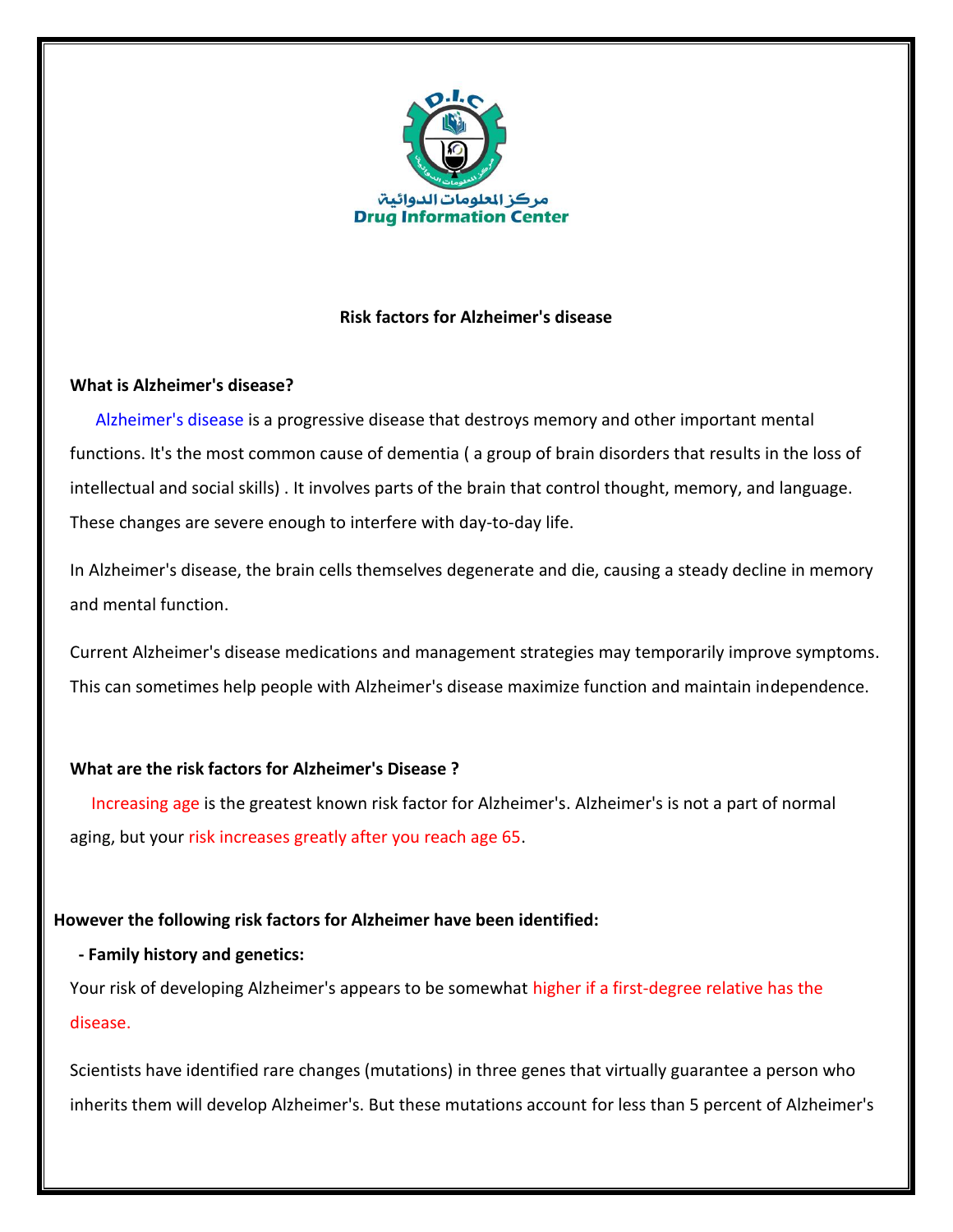disease. Most genetic mechanisms of Alzheimer's among families remain largely unexplained. However, the strongest risk gene researchers have found so far is apolipoprotein e4 (APOE e4).

### **- Gender:**

Women may be more likely than men to develop Alzheimer's disease.

#### **- Lifestyle and heart health:**

There's no lifestyle factor that's been conclusively shown to reduce your risk of Alzheimer's disease.

However, some evidence suggests that the same factors that put you at risk of heart disease also may increase the chance that you'll develop Alzheimer's. Examples include:

- 1- Lack of exercise
- 2- Smoking
- 3- High blood pressure
- 4- High blood cholesterol
- 5- Elevated homocysteine levels
- 6- Poorly controlled diabetes
- 7- A diet lacking in fruits and vegetables

### **- Lifelong learning and social engagement:**

Studies have found an association between lifelong involvement in mentally and socially stimulating activities and reduced risk of Alzheimer's disease.

#### **- Brain trauma:**

History of severe brain trauma with loss of consciousness of 30 minutes or more has been associated with an increased risk of Alzheimer's disease.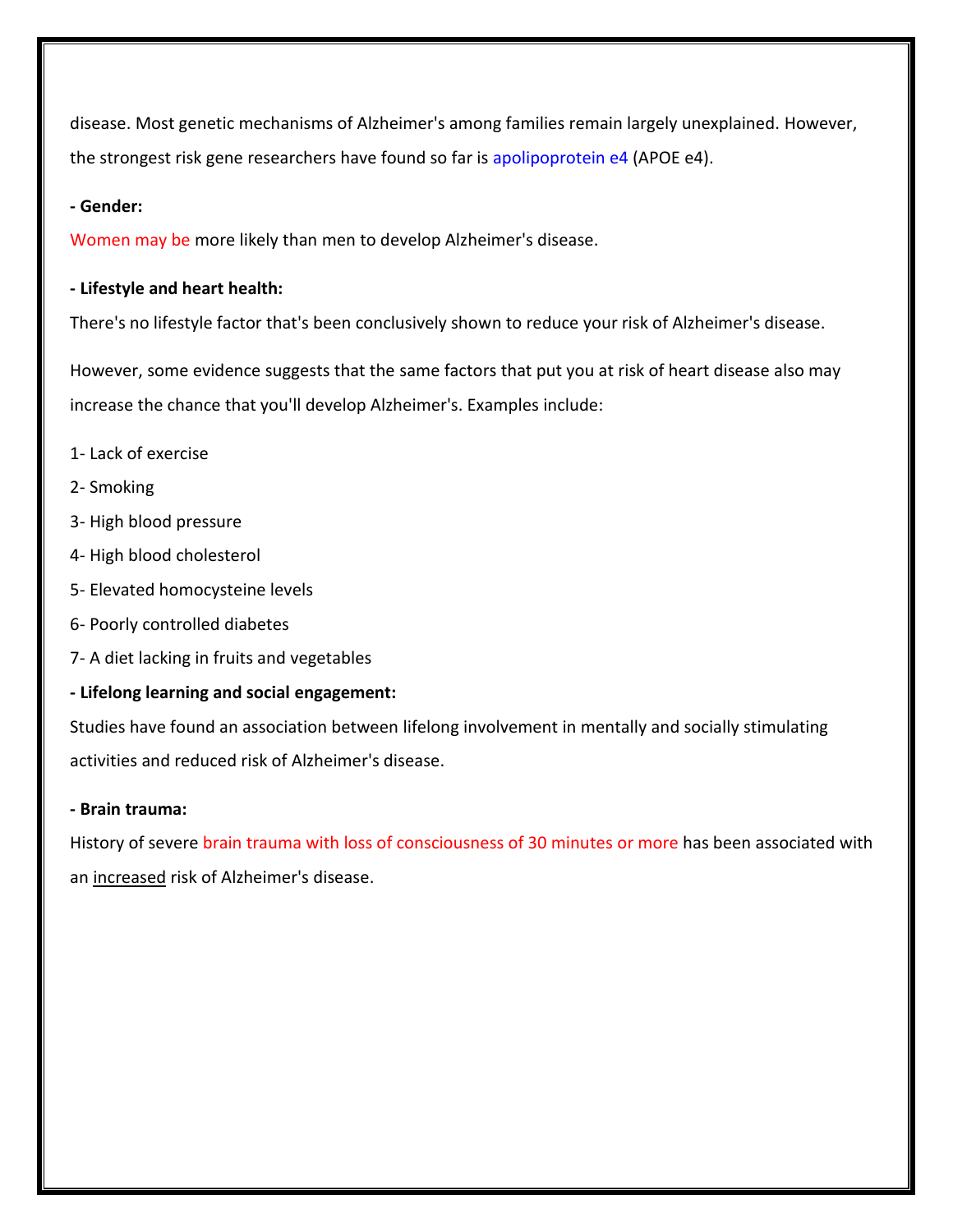# **Conclusion:**

We concluded the following risk factors for Alzheimer's disease:

| <b>TABLE 1</b><br> ALZHEIMER'S DISEASE: <i>Risk Factors</i> |
|-------------------------------------------------------------|
| Age                                                         |
| Female gender                                               |
| ApoE-4 genotype                                             |
| Family history of dementia                                  |
| Hypercholesterolemia                                        |
| Hyper-homocysteinemia                                       |
| <b>Diabetes</b>                                             |
| Head injury                                                 |
| Psychological stress                                        |
| Hypertension                                                |
| Smoking                                                     |